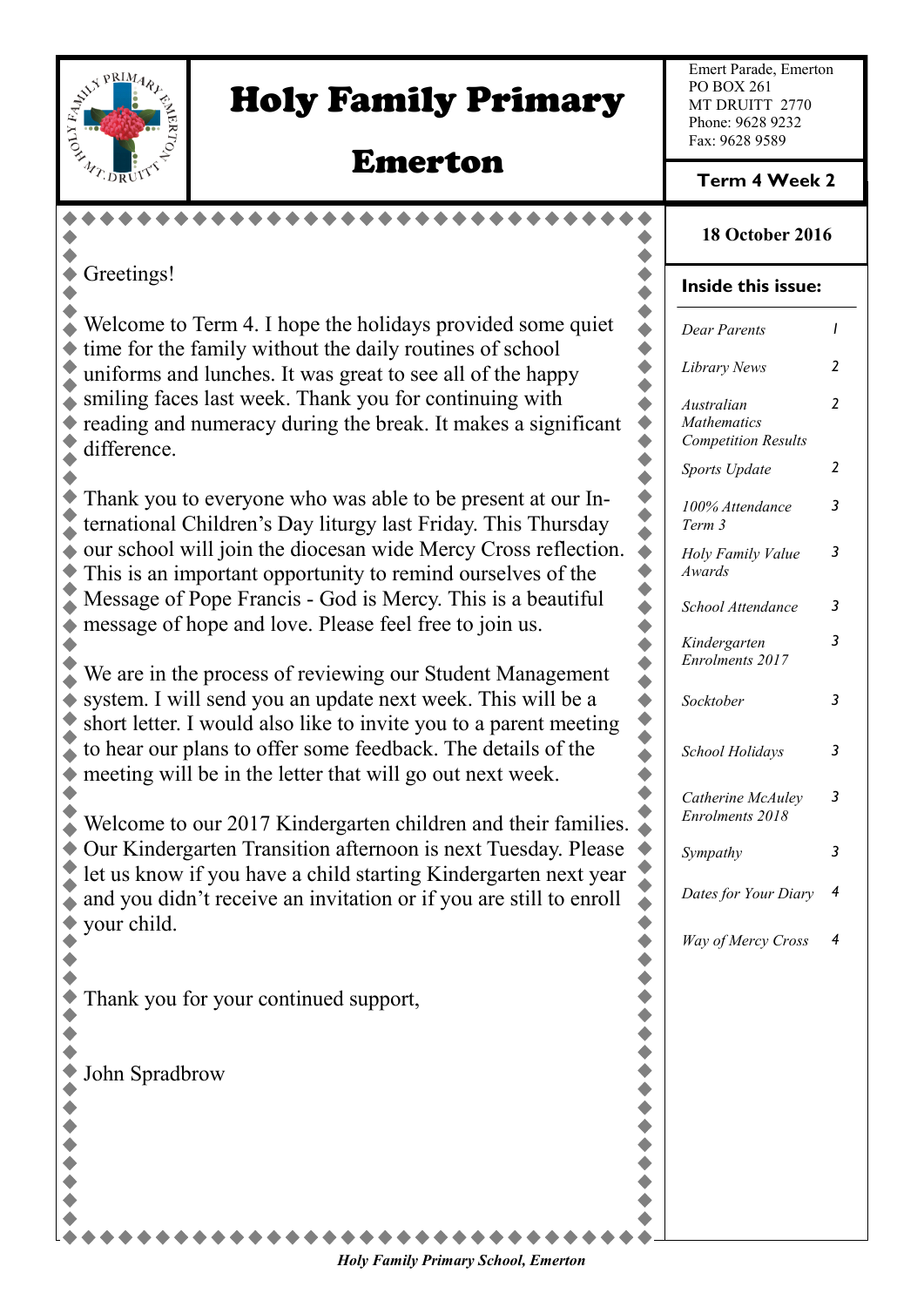

## *Page 2* **United in Faith, Love and Learning**

# **Library News**

Our annual Scholastic Book Fair will be at the school during Weeks 4-5. Children will get the opportunity to look at the fair with their classes. All children will be making up a wishlist, which they will take home to parents. Please be aware that you are under no obligation to buy what is on your child's

wishlist! Times for those parents who would like to come into the Fair to have a look and buy are as follows.

#### **PARENT TIMES FOR THE SCHOLASTIC BOOK FAIR**

TUESDAY 8/11/16 : 8.00 - 8.55AM

TUESDAY 8/11/16 : 2.55 - 5.00PM

WEDNESDAY 9/11/16 : 8.00 - 8.55AM

WEDNESDAY 9/11/16 : 2.55 - 5.00PM

THURSDAY 10/11/16 : **MORNING ONLY**! 8.00 - 8.55AM.

Please note that the fair leaves our school around late morning, so parents there is no sales time in the afternoon!

Please remember that the Book Fair is a vital part of our school's annual fund raising endeavours. As a direct result of the Fair, the school library benefits each year in many, many new books being able to be acquired. The Fair is also held before Christmas, so it's a great opportunity to purchase books for your family and friends! We are looking forward to seeing you at our Fair!

In addition, our Fair is run by volunteers. If you would like to volunteer to work at the Fair, please pop in and see me in the library. Otherwise, one of our mums, **Tracey Miller**, (mother of Blake 3J), is happy to talk to you about the experience.

Janet A. Marie *Teacher Librarian*

## **Australian Mathematics Competition Results**

At the beginning of last term students from Year 3-6 participated in the Australian Mathematics Competition.

We would like to congratulate the students on receiving the following awards:

| Credit Award               | <b>KEITH ALUNDAY</b><br>PETER POLU<br><b>SOMTO IGBOJIAKU</b><br><b>AIDEN STEVENSO</b><br><b>AIDAN TRAN</b>                                                                        |
|----------------------------|-----------------------------------------------------------------------------------------------------------------------------------------------------------------------------------|
| Proficiency Award          | <b>BLAKE MILLER</b><br><b>JOSHUA LABBAD</b><br><b>DOMINIC APULU</b><br><b>ETHAN MARTIN</b><br><b>ANNA ANTAKLEY</b><br><b>JULIANA LABBAD</b><br>NATAIH'A TEIKA<br>ALYSHA VENDRASCO |
| <b>Participation Award</b> | <b>JOSEPH ANTAKLEY</b><br><b>JEREMY CHEOWIRY</b><br><b>EMA MANAS</b><br><b>VONZELLE ACUESTA-LOWE</b><br>NADIA CUNNINGHAM<br><b>JORDAN KEELEY</b>                                  |

The results and awards are being printed and will be sent home upon the school receiving them.

Mrs Angela Alonzo *Stage 3 Coordinator/Numeracy Lead Teacher*

# **Sports Update**

#### *Congratulations*

Congratulations to Paulo Tauiliili-Pelsasa for his selection in the MacKillop Rugby Union Team. Paulo travelled to Mudgee to play in the NSW PSSA Rugby Union Trials. MacKillop were the overall winners of the week long competition. The shield will be travelling around to all the students who participated in the Team.

Only 3 students were selected from the Parramatta Diocese so this is a huge effort to be selected for this team. Congratulations



and also how humble you have been about your success!

#### *Parramatta Diocesan Representative Trials 2017*

Any Primary students enrolled in Year 5 and 6 in **2017** are invited to participate in the Parramatta Diocesan Team Sport Trials during Term Four in 2016 and Term One in 2017. It is important to note that these trials are generally for those children who display an above average ability and/or have representative experience in their chosen sport. While teams are open in age, it is **strongly recommended that only children of a representative standard in Years 5 & 6 in 2017 be invited to attend.**

Parramatta Diocesan trials will be held in the following sports: \*AFL (boys), Basketball (B&G), Cricket (B&G), Diving (B&G), Hockey (B&G), Football (B&G), Golf (B&G), Hockey (B&G), Netball (girls), Rugby League (11yrs & Opens), Rugby Union (boys), Softball (B&G), Tennis (B&G), & Touch(B&G).

#### **Currently only the Summer Sports of BASKETBALL, CRICKET, SOFTBALL & TENNIS are open and registrations close on Friday 28th October as these trials will be held in November 2016.**

Mrs Preston will be talking to students currently in Years  $4 \&$ 5 about the possibility of trialling for these sports. If your child is selected to trial for one of these sports, an Online Team Registration Form must be completed that can be accessed via the websit[e www.primarysportparra.catholic.edu.au.](http://www.primarysportparra.catholic.edu.au) This online form is an **EXPRESSION OF INTEREST** for the 2017 Parramatta Diocesan Primary Sport Team trials. The parents of the child, not the school, MUST complete this online form. There is a tight timeline for this registration process so if your child is selected the form must be filled in by 28th October, 2016.

## *Dates for the Diary*

- *Representative Trial registrations close: 28th October*
- *Parramatta Gymnastics Competition: 4 th November*
- *Zone Swimming Trials: 29th November*

Regards, Leonie Preston *Sports Coordinator*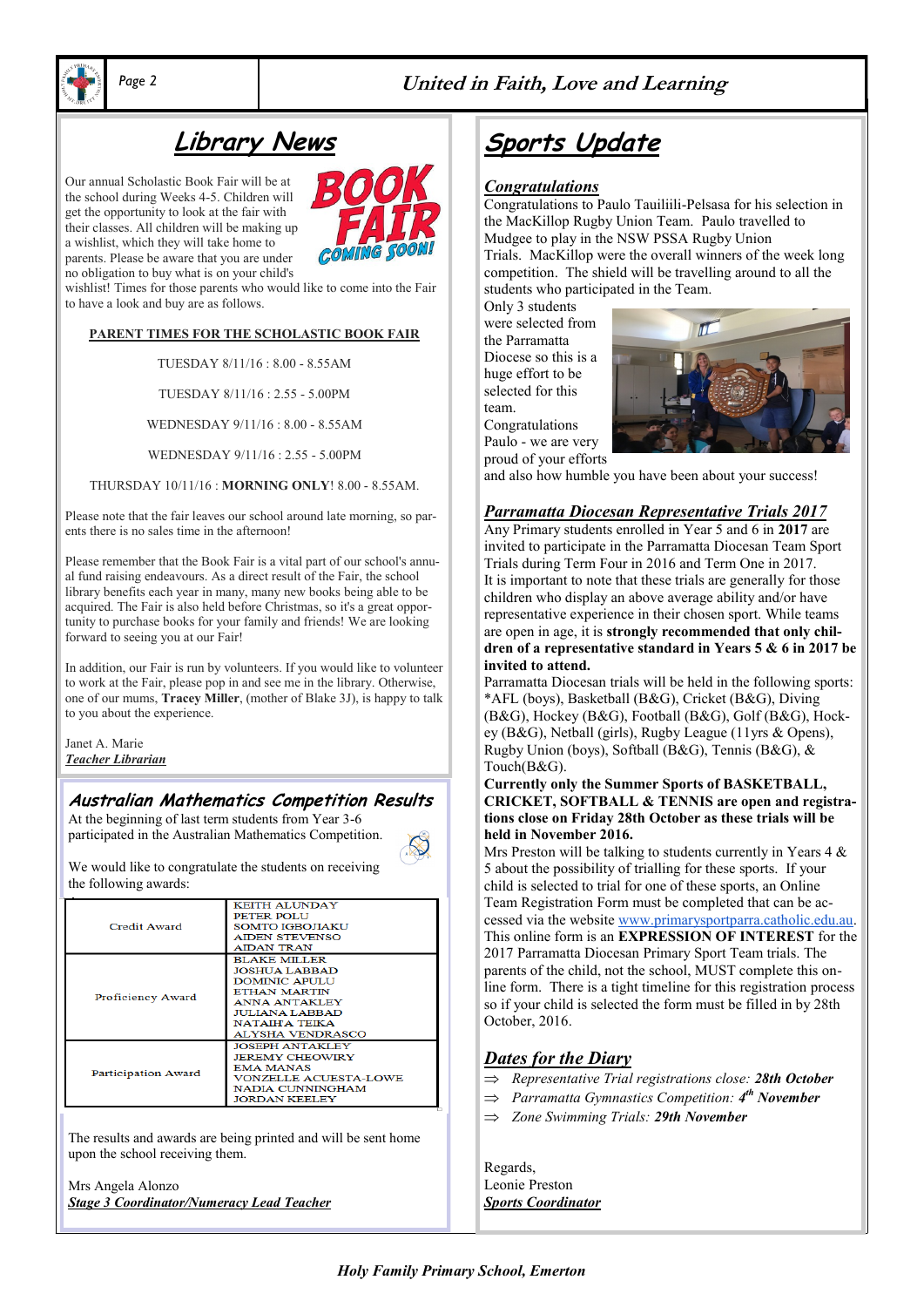

# Term 4 Week 2 *Page 3*

# **100% Attendance Term 3**

Congratulations to the following students who have had **100% attendance** during Term 3:

*Tahlia Acuesta-Lowe Peyton Bowden Holly Brooker Jamie Cheng Veronica Deng Nyibol Deng <i>Annalyse Draper Chloe Hart Jason Hart Somto Igbojiaku Ema Manas Noah McNally Kyla McNulty Matilda Nicholls Lauren Reason Shilohbella Tuuina Corey Weston Jake Weston Jasmine Wilson Rachelle Wilson Allison Zuniga Terrey*

*Vonzelle Acuesta-Lowe Kairaen Atera-Chapman*

☆



\*\*\*\*\*\*\*\*\*\*\*\*\*\*\*\*\*\*\*\*\* **Holy Family Value Awards**

|                                                            | $\lambda$ Flory I annly value Awards                                                                                                                                                                                                                                                                                       | ☆ |
|------------------------------------------------------------|----------------------------------------------------------------------------------------------------------------------------------------------------------------------------------------------------------------------------------------------------------------------------------------------------------------------------|---|
|                                                            | Congratulations to our 2016 recipients of our Holy Family Values                                                                                                                                                                                                                                                           |   |
|                                                            |                                                                                                                                                                                                                                                                                                                            | ☆ |
|                                                            | Congratulations to our $2010$ iccipients of our $\sim$ 10.000 and 10.000 and 10.000 and 10.000 and 10.000 and 10.000 and 10.000 and 10.000 and 10.000 and 10.000 and 10.000 and 10.000 and 10.000 and 10.000 and 10.000 and 10.<br>$\hat{\mathbb{X}}$ our Holy Family Values of respect, responsibility, trust, compassion | ☆ |
|                                                            | and forgiveness within our school community                                                                                                                                                                                                                                                                                | ☆ |
| Kinder                                                     | Georgia Lepoualii                                                                                                                                                                                                                                                                                                          | ☆ |
|                                                            |                                                                                                                                                                                                                                                                                                                            |   |
|                                                            | <b>Kinder</b> Georgia Lepond<br><b>Year 1</b> Asarleyah Nifo<br><b>X Year 2</b> Brandon Cheor<br><b>Brandon Cheowiry</b>                                                                                                                                                                                                   | ☆ |
| $\sqrt{\phantom{a}}$ Year 3                                | Rayne Siega                                                                                                                                                                                                                                                                                                                | ✿ |
| $\frac{1}{2}$ Year 4                                       | Annabella Hanna                                                                                                                                                                                                                                                                                                            | ☆ |
|                                                            | Vonzelle Acuesta-Lowe                                                                                                                                                                                                                                                                                                      | ☆ |
| $\frac{1}{\sqrt{2}}$ Year 5<br>$\frac{1}{\sqrt{3}}$ Year 6 | Veronica Deng                                                                                                                                                                                                                                                                                                              |   |
|                                                            |                                                                                                                                                                                                                                                                                                                            |   |

\*\*\*\*\*\*\*\*\*\*\*\*\*\*\*\*\*\*\*\*\*

# **School Attendance**

Please make every effort to ensure that your child is here ready to start the day at 8.55am. We have students who are often 10- 15 minutes late (or more) and this is impacting on their learning. Most classes begin the day with reading and if your child is late,



they are not getting the reading instructions/practice that is so vital in their primary years.

# **Kindergarten Enrolments - 2017**

This is a reminder to all families that your child is not enrolled until the enrolment form

is handed in and a letter of offer accepted and returned. This particularly applies to students for **Kindergarten 2017**.





Thank you for your support ! We raised \$153.00 for Catholic Mission. Thankyou!





#### **Catherine McAuley Westmead**

## **Enrolments for Year 7 2018**

There are two Open Mornings remaining specifically for Year 7 2018 enrolments on:

Wednesday 19<sup>th</sup> October and Thursday 17<sup>th</sup> November 2016  $9.15 - 11$ am

Catherine McAuley is now accepting enrolments for Year 7 2018. Each year the demand for places at Catherine McAuley exceeds what is available. Join us on one of our two upcoming school tours especially for Year 7 2018 applicants but open to any year group.

These mornings will give interested parents and students the opportunity to tour our school on a normal school day. You will be able to view our school grounds and facilities, go into classrooms and meet our students and teachers. Enrolment packs will be available on the day.

To book places for a school tour on one of these tour mornings please contact our School Reception on 9849 9100.

# **ddddddddddddd C Sympathy** Our sincere sympathy and prayers to the Lamsam Family (Analeesha Kindergarten, Leio Year 2 & Isaac Year 4) on the recent death of their **Grandmother** May she rest in peace.

**00000000000000** 

*Holy Family Primary School, Emerton*